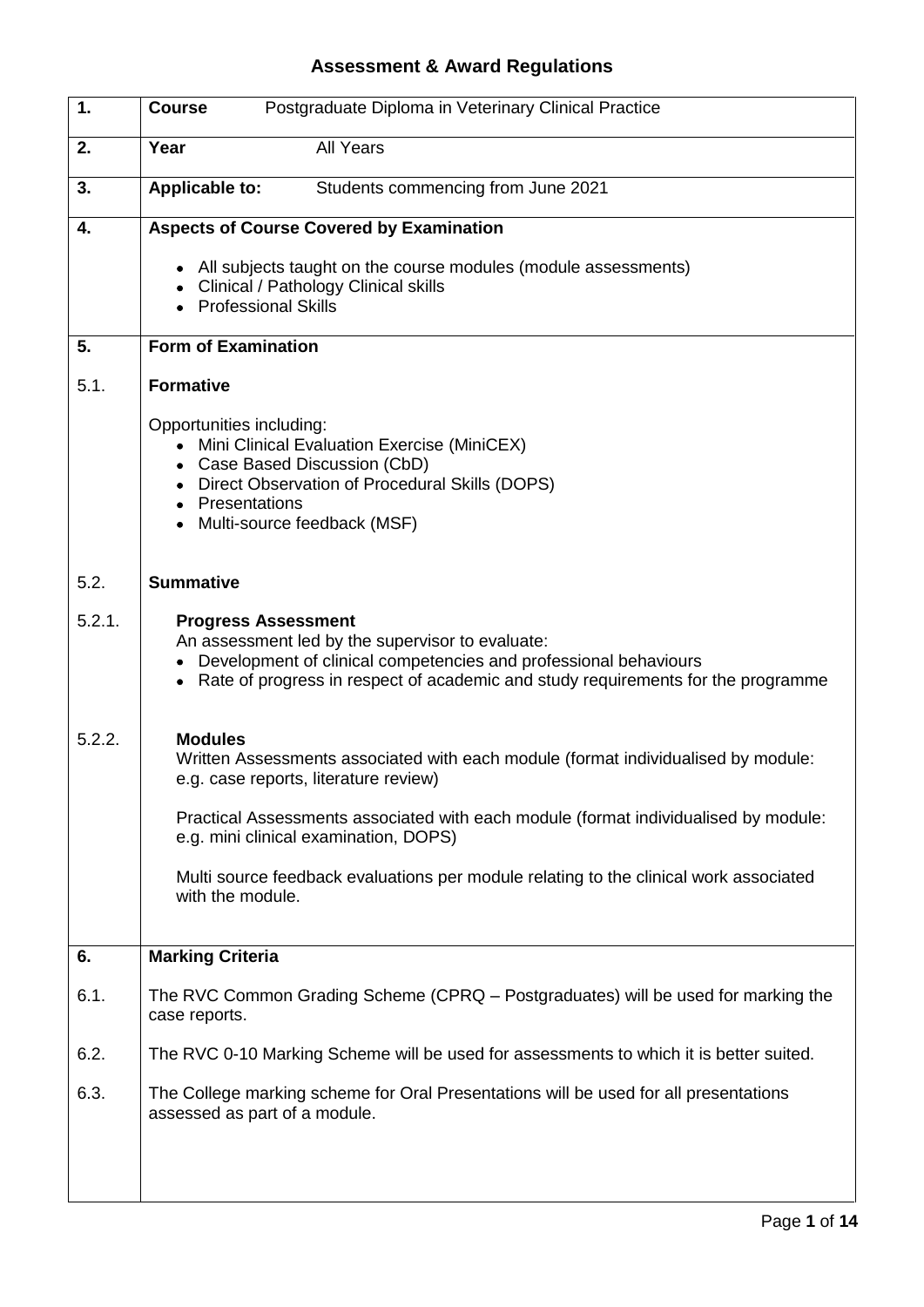| 6.4 | <b>Journal Club Assessment Form</b>                                                                                                                                                        |
|-----|--------------------------------------------------------------------------------------------------------------------------------------------------------------------------------------------|
|     | Students' performance will be graded to assess the categories below:                                                                                                                       |
|     | • Presenter's style & delivery                                                                                                                                                             |
|     | • Knowledge gap (why is it important to investigate this)                                                                                                                                  |
|     | • Design appropriate for the study (demonstrates detailed understanding of applicable                                                                                                      |
|     | techniques for research)                                                                                                                                                                   |
|     | • Validity of study (does it answer the question?)                                                                                                                                         |
|     | • Limitations and applications to patients/population                                                                                                                                      |
|     | • Ability to link prior learning with new information                                                                                                                                      |
|     | • Handling questions and ability to make an informed judgement on the study<br>The grades are: Demonstrates excellent practice: Demonstrates good practice: Below                          |
|     | appropriate level.                                                                                                                                                                         |
|     |                                                                                                                                                                                            |
|     | An overall result of "Competent" will be given for each Journal Club assessment when there                                                                                                 |
|     | are no grades below appropriate level. Any grade of below appropriate level (competency)<br>will be given a result of 'Not Yet Competent'.                                                 |
|     |                                                                                                                                                                                            |
|     |                                                                                                                                                                                            |
| 6.5 | <b>Direct Observation of Procedural Skills (DOPS)</b>                                                                                                                                      |
|     | Students' performance will be graded to assess the categories below:                                                                                                                       |
|     | • Preparation                                                                                                                                                                              |
|     | • Communication                                                                                                                                                                            |
|     | • Technical ability                                                                                                                                                                        |
|     | • Wrap up (post procedure management, patient/personnel safety)                                                                                                                            |
|     | The grades are: Demonstrates excellent competency: Meets expected competency level:                                                                                                        |
|     | Borderline expected competency level: Below expected competency level.                                                                                                                     |
|     | An overall result of "Competent" will be given for each DOPS performed when there are no                                                                                                   |
|     | grades below expected competency. Any student with a grade of below expected                                                                                                               |
|     | competency will be given a result of 'Not Yet Competent'.                                                                                                                                  |
|     |                                                                                                                                                                                            |
|     |                                                                                                                                                                                            |
| 6.6 | <b>Mini Clinical Evaluation Exercise (MiniCEX)</b>                                                                                                                                         |
|     | Students' performance will be graded to assess:                                                                                                                                            |
|     | • Initial approach (introductions)                                                                                                                                                         |
|     | History and information gathering<br>Examination                                                                                                                                           |
|     | Investigation                                                                                                                                                                              |
|     | Clinical decision making and judgement                                                                                                                                                     |
|     | Communication with owner, staff                                                                                                                                                            |
|     | • Overall plan                                                                                                                                                                             |
|     | • Professionalism                                                                                                                                                                          |
|     |                                                                                                                                                                                            |
|     | The grades are: Demonstrates excellent practice; Should address learning point highlighted                                                                                                 |
|     | below; Must address learning points highlighted below: Further core learning needed.                                                                                                       |
|     |                                                                                                                                                                                            |
|     | An overall result of "Competent" will be given where there are no grades of 'further core<br>learning needed'. If there are any grades of 'Further core learning needed' an overall result |
|     | of "Not Yet Competent" will be given.                                                                                                                                                      |
|     |                                                                                                                                                                                            |
|     |                                                                                                                                                                                            |
|     |                                                                                                                                                                                            |
|     |                                                                                                                                                                                            |
|     |                                                                                                                                                                                            |
|     |                                                                                                                                                                                            |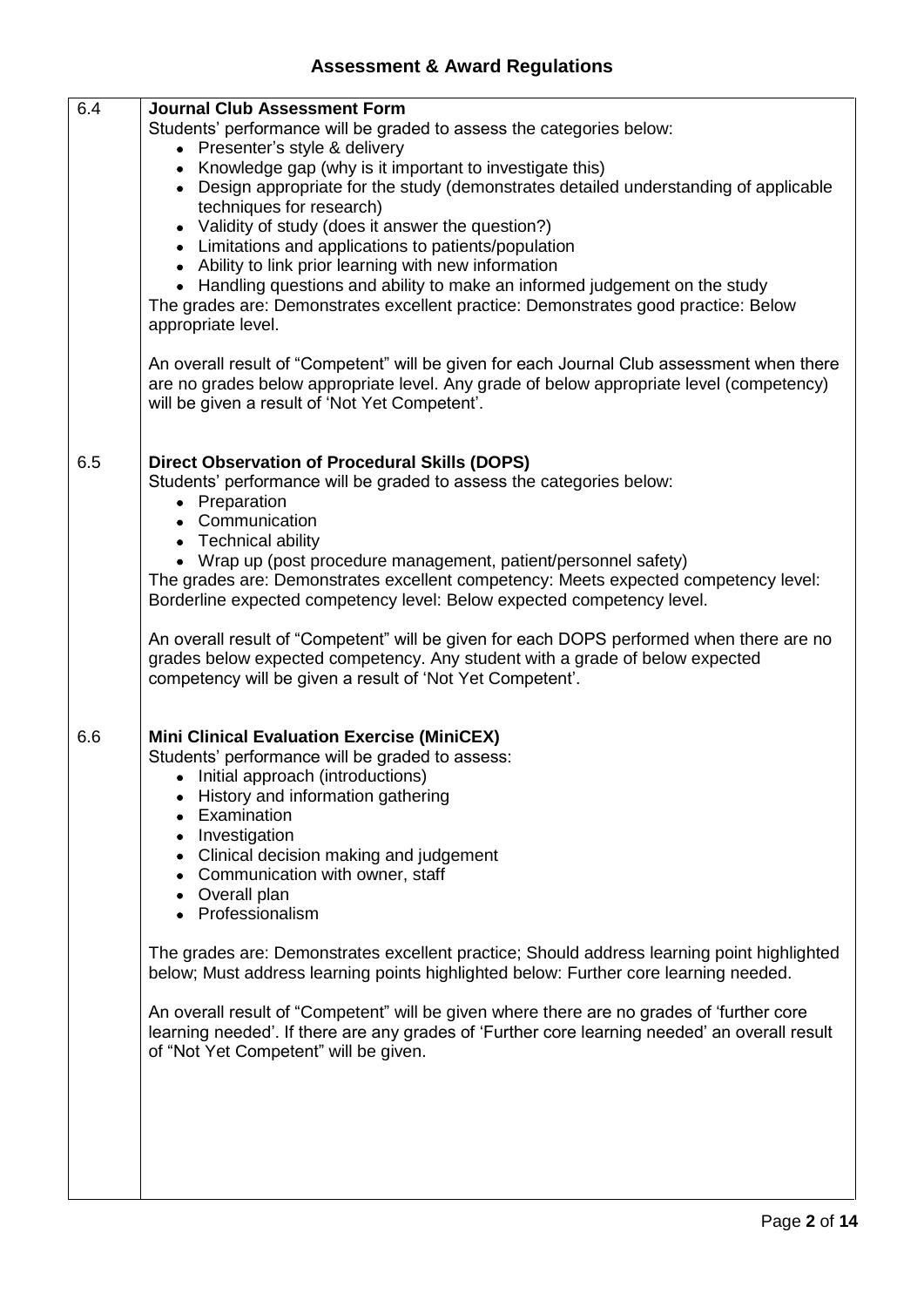| 6.7 | <b>Case Based Discussion (CBD)</b>                                                                                                                                                                                                                                                                                                                                                                                          |  |  |  |  |  |  |
|-----|-----------------------------------------------------------------------------------------------------------------------------------------------------------------------------------------------------------------------------------------------------------------------------------------------------------------------------------------------------------------------------------------------------------------------------|--|--|--|--|--|--|
|     | Students' performance will be graded to assess:                                                                                                                                                                                                                                                                                                                                                                             |  |  |  |  |  |  |
|     | Clinical record keeping                                                                                                                                                                                                                                                                                                                                                                                                     |  |  |  |  |  |  |
|     | Review of investigations<br>$\bullet$                                                                                                                                                                                                                                                                                                                                                                                       |  |  |  |  |  |  |
|     | Diagnosis<br>$\bullet$                                                                                                                                                                                                                                                                                                                                                                                                      |  |  |  |  |  |  |
|     | Treatment                                                                                                                                                                                                                                                                                                                                                                                                                   |  |  |  |  |  |  |
|     | Planning for subsequent care (in-patient or discharge)                                                                                                                                                                                                                                                                                                                                                                      |  |  |  |  |  |  |
|     | Clinical reasoning                                                                                                                                                                                                                                                                                                                                                                                                          |  |  |  |  |  |  |
|     | Overall clinical care                                                                                                                                                                                                                                                                                                                                                                                                       |  |  |  |  |  |  |
|     | The grades are: Demonstrates excellent practice; Should address learning point highlighted<br>below; Must address learning points highlighted below and Further core learning needed.                                                                                                                                                                                                                                       |  |  |  |  |  |  |
|     | An overall result of "Competent" will be given where there are no grades of 'further core<br>learning needed'. If there are any grades of 'Further core learning needed' an overall result<br>of "Not Yet Competent" will be given.                                                                                                                                                                                         |  |  |  |  |  |  |
| 6.8 | <b>Multi Source Feedback (MSF)</b><br>Students' professionalism, clinical behaviours and skills will be subject to evaluation by<br>colleagues.                                                                                                                                                                                                                                                                             |  |  |  |  |  |  |
|     | Where a student has gained no more than one grade of 'Unsatisfactory' from feedback the<br>overall grade of 'Progress' will be given.                                                                                                                                                                                                                                                                                       |  |  |  |  |  |  |
|     | Where a student has gained two or more grades of "Unsatisfactory" from feedback the<br>grade of "Review Progress" will be given.                                                                                                                                                                                                                                                                                            |  |  |  |  |  |  |
|     | <b>Allocation of Marks</b>                                                                                                                                                                                                                                                                                                                                                                                                  |  |  |  |  |  |  |
| 7.  |                                                                                                                                                                                                                                                                                                                                                                                                                             |  |  |  |  |  |  |
|     | The allocation of marks and credits to modules is described in Annexe A.                                                                                                                                                                                                                                                                                                                                                    |  |  |  |  |  |  |
| 8.  | <b>Requirements to Progress</b>                                                                                                                                                                                                                                                                                                                                                                                             |  |  |  |  |  |  |
| 8.1 | <b>Six Monthly Progress Review (all students)</b><br>In order to pass the six-monthly progress review the student is required to have:                                                                                                                                                                                                                                                                                      |  |  |  |  |  |  |
|     | Passed one module                                                                                                                                                                                                                                                                                                                                                                                                           |  |  |  |  |  |  |
|     | <b>AND</b><br>Passed the six month progress assessment                                                                                                                                                                                                                                                                                                                                                                      |  |  |  |  |  |  |
| 8.2 | Interim Progress Assessment (as required for individual students)<br>A student is required to attend an interim Progress Assessment if deemed necessary by the<br>supervisor or if the student has gained a result of "Review Progress" as a result of a Multi<br>Source Feedback in a module. An Interim Progress Assessment is led by the Supervisor,<br>specialty Programme Director and an independent external person. |  |  |  |  |  |  |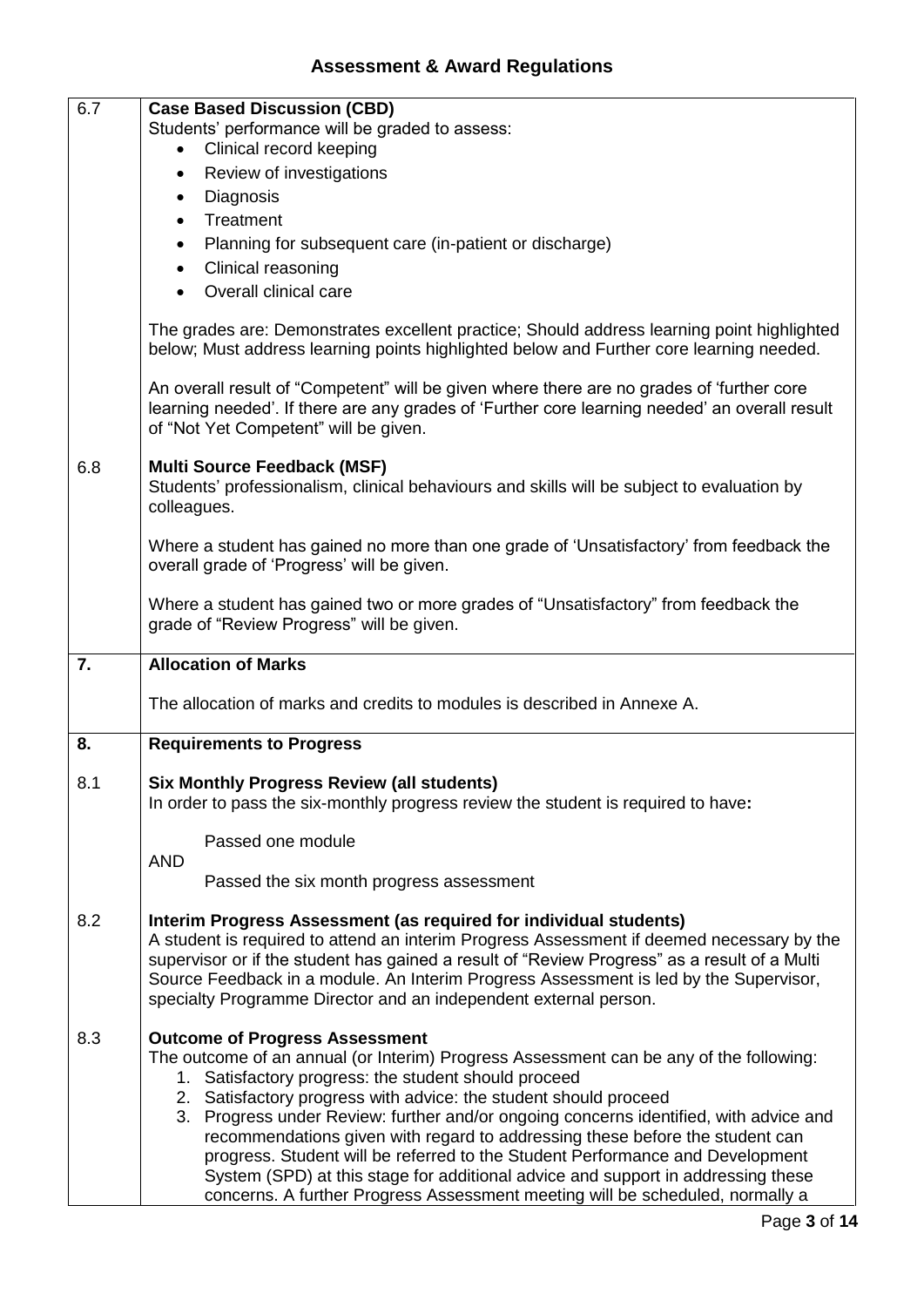|                  | month after the prior SPD meeting. If satisfactory progress has not been achieved by<br>this further Progress Assessment, the student will normally be required to withdraw<br>from the course. The student has a right of appeal against the decision to remove<br>them from the course as described in College Regulations. The student may be<br>given a further "Progress Under Review" decision if some progress has been<br>demonstrated but further monitoring is required before progression can be<br>confirmed.                                                                                                                                                                                                                                                                                                                                                |  |  |  |  |  |
|------------------|--------------------------------------------------------------------------------------------------------------------------------------------------------------------------------------------------------------------------------------------------------------------------------------------------------------------------------------------------------------------------------------------------------------------------------------------------------------------------------------------------------------------------------------------------------------------------------------------------------------------------------------------------------------------------------------------------------------------------------------------------------------------------------------------------------------------------------------------------------------------------|--|--|--|--|--|
| 9.               | <b>Requirements to Pass</b>                                                                                                                                                                                                                                                                                                                                                                                                                                                                                                                                                                                                                                                                                                                                                                                                                                              |  |  |  |  |  |
| 9.1              | <b>Individual Modules</b>                                                                                                                                                                                                                                                                                                                                                                                                                                                                                                                                                                                                                                                                                                                                                                                                                                                |  |  |  |  |  |
|                  | To have gained a mark of 50% or more from the written assessment<br><b>AND</b>                                                                                                                                                                                                                                                                                                                                                                                                                                                                                                                                                                                                                                                                                                                                                                                           |  |  |  |  |  |
|                  | To have gained a mark of Competent/Satisfactory/Progress from each practical<br>assessment                                                                                                                                                                                                                                                                                                                                                                                                                                                                                                                                                                                                                                                                                                                                                                               |  |  |  |  |  |
| 9.2              | <b>Postgraduate Diploma Overall</b>                                                                                                                                                                                                                                                                                                                                                                                                                                                                                                                                                                                                                                                                                                                                                                                                                                      |  |  |  |  |  |
|                  | To have completed the full 12 month clinical schedule<br><b>AND</b>                                                                                                                                                                                                                                                                                                                                                                                                                                                                                                                                                                                                                                                                                                                                                                                                      |  |  |  |  |  |
|                  | To have successfully completed all Progress Assessments                                                                                                                                                                                                                                                                                                                                                                                                                                                                                                                                                                                                                                                                                                                                                                                                                  |  |  |  |  |  |
|                  | <b>AND</b><br>To have passed individual modules (including exemptions) amounting to 120 credits                                                                                                                                                                                                                                                                                                                                                                                                                                                                                                                                                                                                                                                                                                                                                                          |  |  |  |  |  |
| 10.              | <b>Consequences of Failure</b>                                                                                                                                                                                                                                                                                                                                                                                                                                                                                                                                                                                                                                                                                                                                                                                                                                           |  |  |  |  |  |
| 10.1.            | <b>Progress Review</b><br>A student who fails to receive a recommendation to continue as a result of a Progress<br>Assessment will be considered to be 'on probation' for a period of not less than one month<br>and not greater than three months, until progress is reviewed at a follow-up assessment.<br>The student will be referred to the Student Performance and Development System (SPD) at<br>this stage for additional advice and support in addressing these concerns. A further<br>Progress Assessment meeting will be scheduled, normally a month after the SPD meeting.<br>If satisfactory progress has not been achieved by this further Progress Assessment, the<br>student will be required to withdraw from the course. The student has a right of appeal<br>against the decision to remove them from the course as described in College Regulations. |  |  |  |  |  |
| 10.2.<br>10.2.1. | <b>Failure of Modules</b><br>A student who achieves less than 50% for a module will be required to resit the written<br>assessment at the next available opportunity. The mark obtained for any module where an<br>assessment activity has been repeated, will be awarded a mark no greater than 50%.                                                                                                                                                                                                                                                                                                                                                                                                                                                                                                                                                                    |  |  |  |  |  |
| 10.2.2.          | A student who has not achieved a mark of Competent/Satisfactory/Progress in a practical<br>assessment will be given further opportunity to gain competency. Marks/Grades from items<br>that have already been passed will be carried forward.                                                                                                                                                                                                                                                                                                                                                                                                                                                                                                                                                                                                                            |  |  |  |  |  |
| 10.2.3           | A student who fails a module, having submitted the written assessment for a second time or<br>who has not submitted sufficient competent practical assessments by the 1st and resit<br>deadline for a module, is required to relinquish the course and will have a right of appeal as<br>described in College Regulations.                                                                                                                                                                                                                                                                                                                                                                                                                                                                                                                                               |  |  |  |  |  |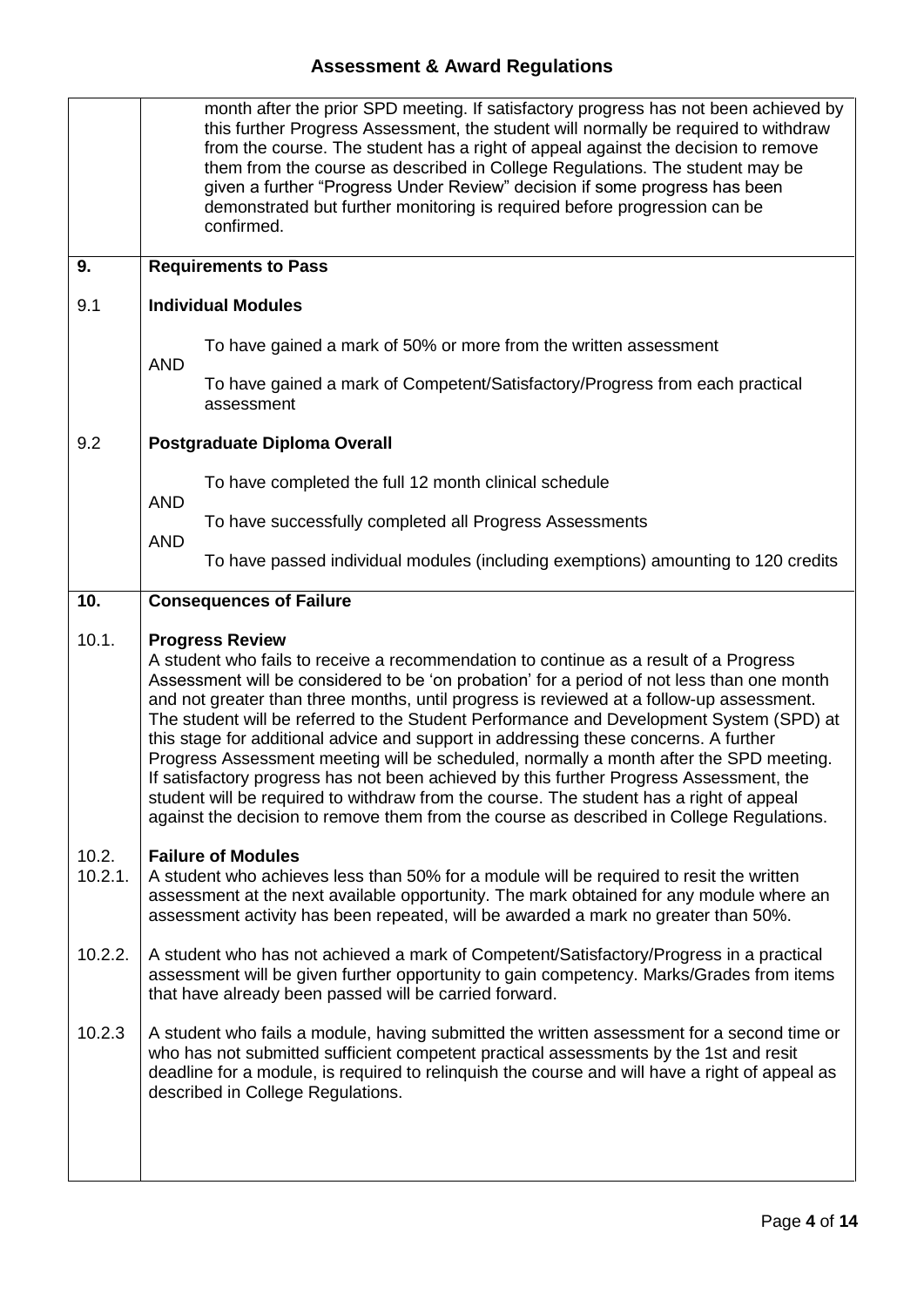| 11.   | <b>Classification</b>                                                                                                                                                                                                                                                                                                              |
|-------|------------------------------------------------------------------------------------------------------------------------------------------------------------------------------------------------------------------------------------------------------------------------------------------------------------------------------------|
|       | This award is not classified.                                                                                                                                                                                                                                                                                                      |
| 12.   | <b>Disclosure of Marks</b>                                                                                                                                                                                                                                                                                                         |
|       | Results will be published by candidate number.                                                                                                                                                                                                                                                                                     |
| 13.   | <b>Absence From In-Course Assessment</b>                                                                                                                                                                                                                                                                                           |
| 13.1. | Where a student has an allowable absence, they will be marked absent (A) from a<br>summative assessment and permitted to defer the sitting.                                                                                                                                                                                        |
| 13.2. | An allowable absence is one that is for a significant unforeseeable event such as illness.                                                                                                                                                                                                                                         |
| 13.3. | Any other foreseeable absence will only be considered allowable if agreed by the Student<br>Performance and Development System (formerly PG Academic Progress Committee) and<br>this will only apply in very strictly limited circumstances. A student absent for any other<br>reason will be awarded 0 (zero) for the assessment. |
| 14.   | <b>Late Submission of Work</b>                                                                                                                                                                                                                                                                                                     |
|       | Reports, Projects and Assignments submitted after the due deadline will be subject to the<br>late submission policy set out in the College's General Assessment Regulations.                                                                                                                                                       |
|       | Within this course all written assignments (case reports / literature review) are classed as<br>major pieces of work (50% minimum mark).                                                                                                                                                                                           |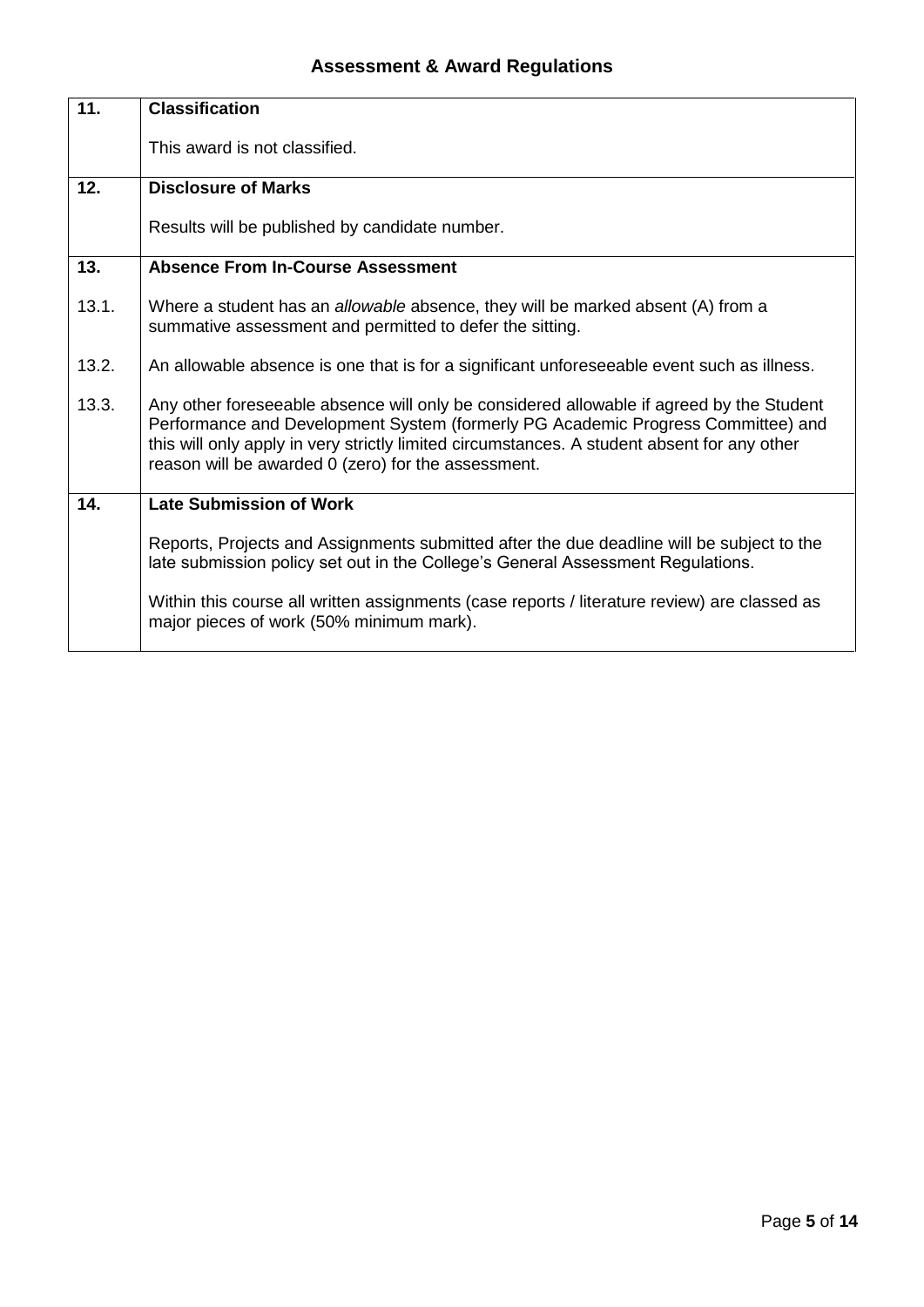### **Annexe A**

| <b>Module Title</b>                                           | <b>Credit</b><br><b>Value</b> | <b>Assessments</b>                                                                                                             | <b>Assessment</b><br>Weighting                                     | <b>Compulsory</b><br>for | <b>Optional</b><br><b>For</b> |
|---------------------------------------------------------------|-------------------------------|--------------------------------------------------------------------------------------------------------------------------------|--------------------------------------------------------------------|--------------------------|-------------------------------|
| <b>Small</b><br>Animal<br>Anaesthesia                         | 30                            | 1. Written (case report)<br>2. MiniCEX or CbD<br>3. Practical (MiniCEX or CbD or DOPS or Presentation)<br>4. MSF A<br>5. MSF B | 100%<br>Pass/Fail<br>Pass/Fail<br>Progress/Refer<br>Progress/Refer | <b>Small Animal</b>      |                               |
| <b>Small</b><br><b>Animal</b><br><b>Medicine</b>              | 30                            | 1. Written (case report)<br>2. MiniCEX or CbD<br>3. Practical (MiniCEX or CbD or DOPS or Presentation)<br>4. MSF A<br>5. MSF B | 100%<br>Pass/Fail<br>Pass/Fail<br>Progress/Refer<br>Progress/Refer | <b>Small Animal</b>      |                               |
| <b>Small</b><br>Animal<br><b>Diagnostic</b><br><b>Imaging</b> | 30                            | 1. Written (case report)<br>2. MiniCEX or CbD<br>3. Practical (MiniCEX or CbD or DOPS or Presentation)<br>4. MSF A<br>5. MSF B | 100%<br>Pass/Fail<br>Pass/Fail<br>Progress/Refer<br>Progress/Refer | <b>Small Animal</b>      |                               |
| <b>Small</b><br><b>Animal</b><br><b>Surgery</b>               | 30                            | 1. Written (case report)<br>2. MiniCEX or CbD<br>3. Practical (MiniCEX or CbD or DOPS or Presentation)<br>4. MSF A<br>5. MSF B | 100%<br>Pass/Fail<br>Pass/Fail<br>Progress/Refer<br>Progress/Refer | <b>Small Animal</b>      |                               |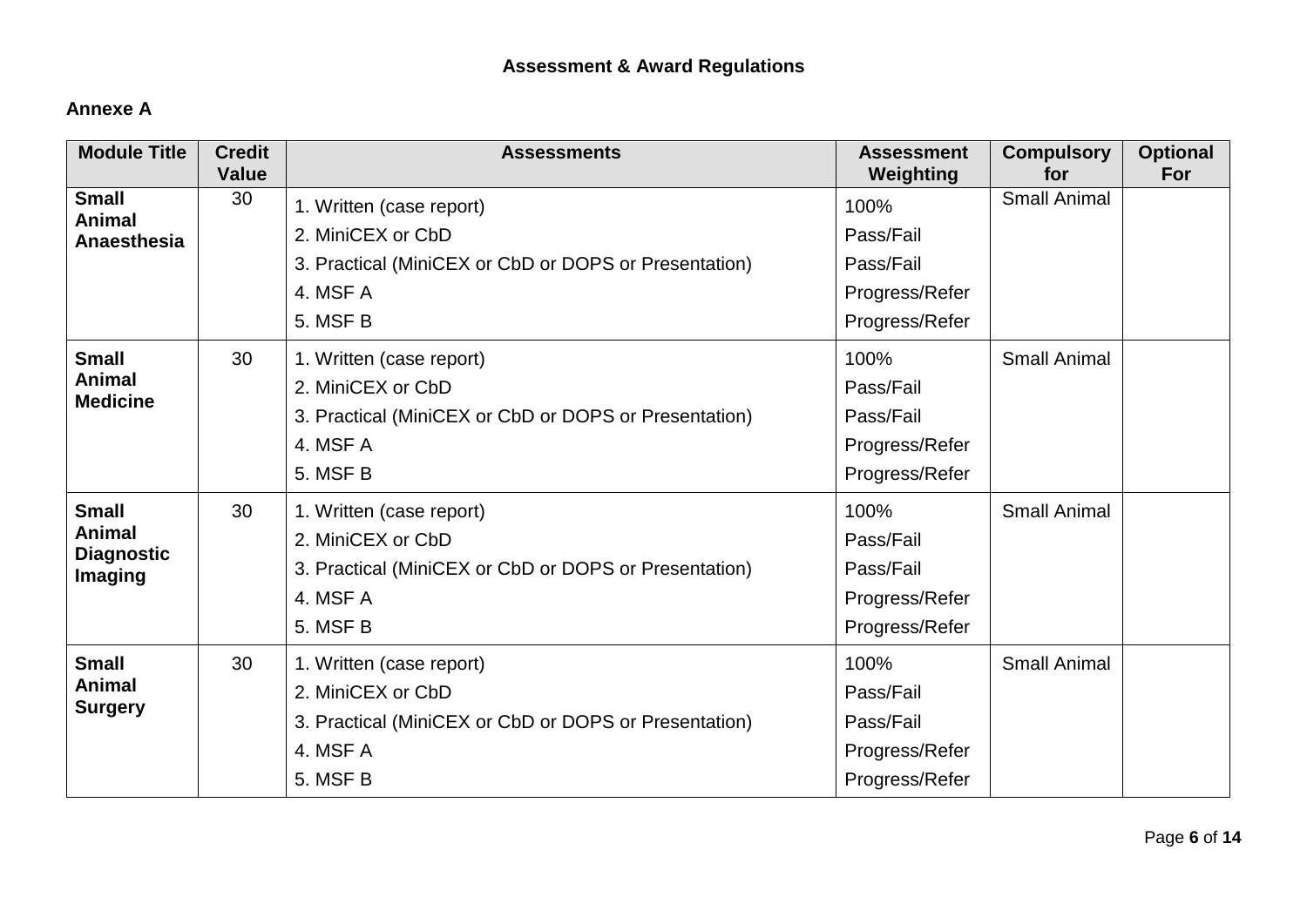| <b>Module Title</b> | <b>Credit</b><br><b>Value</b> | <b>Assessments</b>                                    | <b>Assessment</b><br>Weighting | <b>Compulsory</b><br>for | <b>Optional</b><br>For |
|---------------------|-------------------------------|-------------------------------------------------------|--------------------------------|--------------------------|------------------------|
| <b>Cattle 1</b>     | 30                            | 1. Written (case report)                              | 100%                           | Production<br>Animal     |                        |
|                     |                               | 2. MiniCEX or CBD                                     | Pass/Fail                      |                          |                        |
|                     |                               | 3. Practical (MiniCEX or CBD or DOPS or Presentation) | Pass/Fail                      |                          |                        |
|                     |                               | 4. MSF A                                              | Progress/Refer                 |                          |                        |
|                     |                               | 5. MSF B                                              | Progress/Refer                 |                          |                        |
| <b>Cattle 2</b>     | 30                            | 1. Written (case report)                              | 100%                           | Production               |                        |
|                     |                               | 2. MiniCEX or CBD                                     | Pass/Fail                      | Animal                   |                        |
|                     |                               | 3. Practical (MiniCEX or CBD or DOPS or Presentation) | Pass/Fail                      |                          |                        |
|                     |                               | 4. MSF A                                              | Progress/Refer                 |                          |                        |
|                     |                               | 5. MSF B                                              | Progress/Refer                 |                          |                        |
| <b>Cattle 3</b>     | 30                            | 1. Written (case report)                              | 100%                           |                          | Production             |
|                     |                               | 2. MiniCEX or CBD                                     | Pass/Fail                      |                          | Animal                 |
|                     |                               | 3. Practical (MiniCEX or CBD or DOPS or Presentation) | Pass/Fail                      |                          |                        |
|                     |                               | 4. MSF A                                              | Progress/Refer                 |                          |                        |
|                     |                               | 5. MSF B                                              | Progress/Refer                 |                          |                        |
| <b>Cattle 4</b>     | 30                            | 1. Written (case report)                              | 100%                           |                          | Production             |
|                     |                               | 2. MiniCEX or CBD                                     | Pass/Fail                      |                          | Animal                 |
|                     |                               | 3. Practical (MiniCEX or CBD or DOPS or Presentation) | Pass/Fail                      |                          |                        |
|                     |                               | 4. MSF A                                              | Progress/Refer                 |                          |                        |
|                     |                               | 5. MSF B                                              | Progress/Refer                 |                          |                        |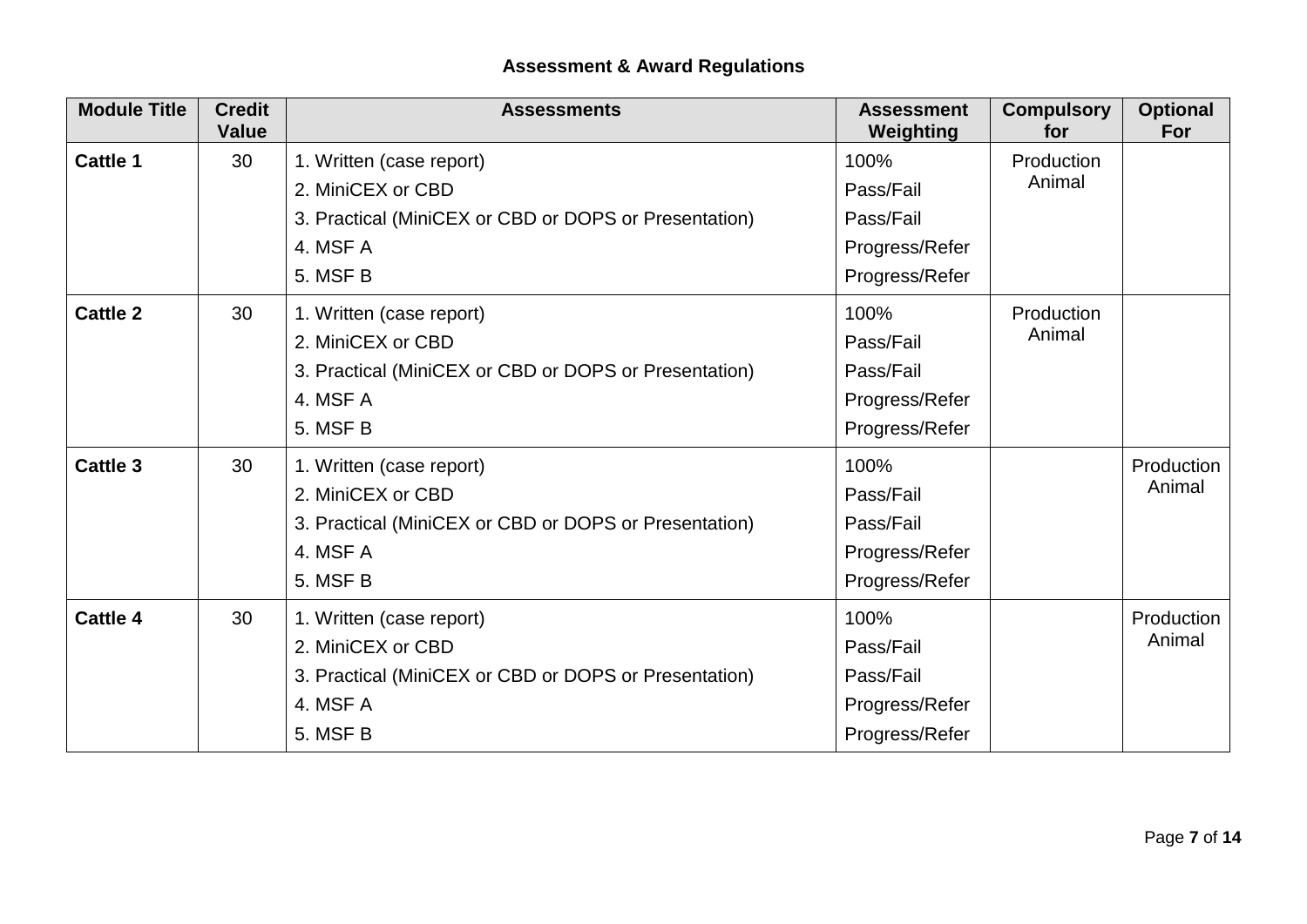| <b>Module</b><br><b>Title</b>   | <b>Credit</b><br><b>Value</b> | <b>Assessments</b>                                                                                                             | <b>Assessment</b><br>Weighting                                     | <b>Compulsory</b><br>for | <b>Optional</b><br>For |
|---------------------------------|-------------------------------|--------------------------------------------------------------------------------------------------------------------------------|--------------------------------------------------------------------|--------------------------|------------------------|
| <b>Camelid</b>                  | 30                            | 1. Written (case report)<br>2. MiniCEX or CBD<br>3. Practical (MiniCEX or CBD or DOPS or Presentation)<br>4. MSF A<br>5. MSF B | 100%<br>Pass/Fail<br>Pass/Fail<br>Progress/Refer<br>Progress/Refer |                          | Production<br>Animal   |
| <b>Small</b><br><b>Ruminant</b> | 30                            | 1. Written (case report)<br>2. MiniCEX or CBD<br>3. Practical (MiniCEX or CBD or DOPS or Presentation)<br>4. MSF A<br>5. MSF B | 100%<br>Pass/Fail<br>Pass/Fail<br>Progress/Refer<br>Progress/Refer |                          | Production<br>Animal   |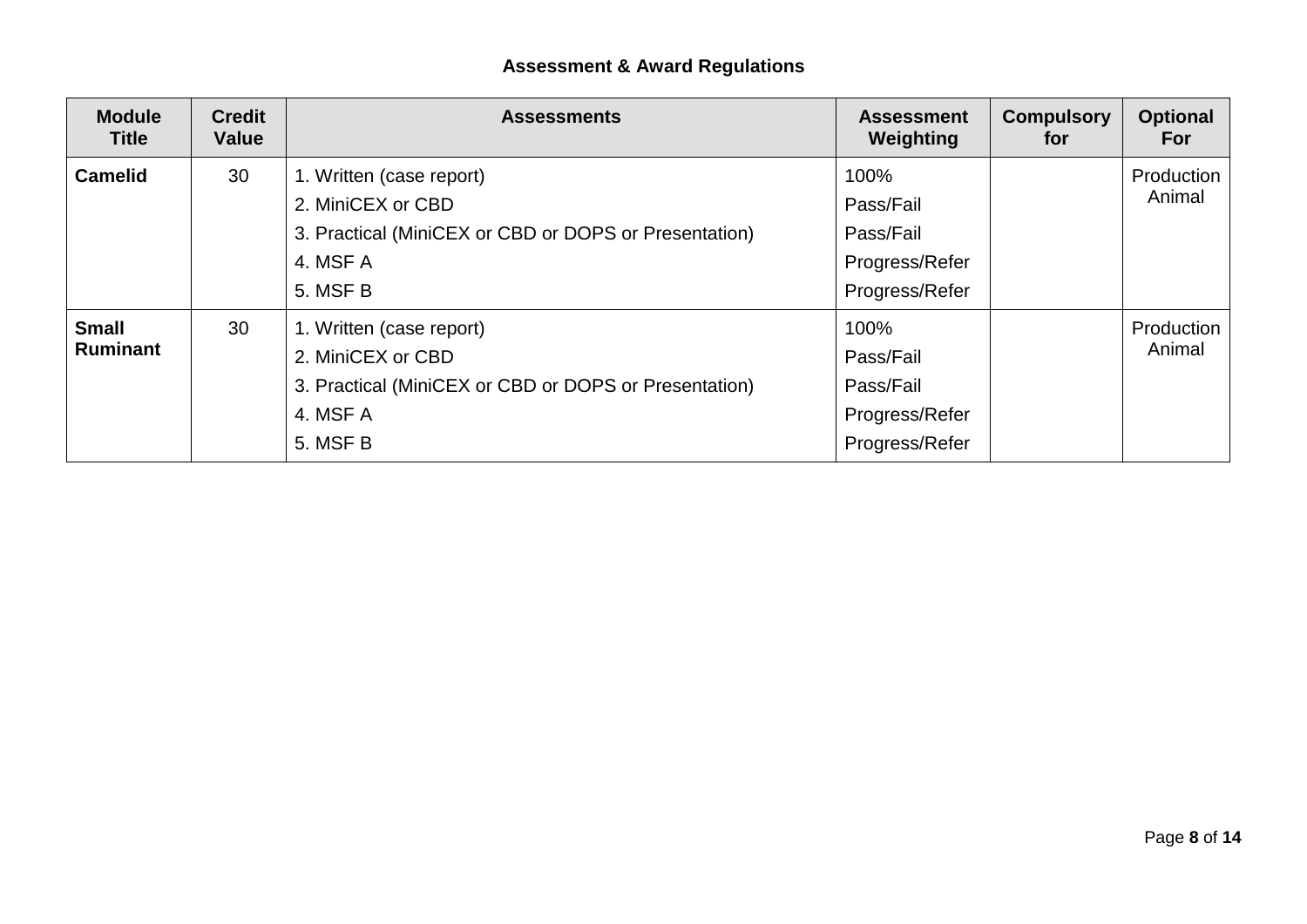| <b>Module Title</b> | <b>Credit</b><br><b>Value</b> | <b>Assessments</b>                                    | <b>Assessment</b><br>Weighting | <b>Compulsory</b><br>for | <b>Optional</b><br>For |
|---------------------|-------------------------------|-------------------------------------------------------|--------------------------------|--------------------------|------------------------|
| <b>Equine</b>       | 30                            | 1. Written (case report)                              | 100%                           | Equine                   |                        |
| Anaesthesia         |                               | 2. MiniCEX or CBD                                     | Pass/Fail                      |                          |                        |
|                     |                               | 3. Practical (MiniCEX or CBD or DOPS or Presentation) | Pass/Fail                      |                          |                        |
|                     |                               | 4. MSF A                                              | Progress/Refer                 |                          |                        |
|                     |                               | 5. MSF B                                              | Progress/Refer                 |                          |                        |
| <b>Equine</b>       | 30                            | 1. Written (case report)                              | 100%                           | Equine                   |                        |
| <b>Diagnostic</b>   |                               | 2. MiniCEX or CBD                                     | Pass/Fail                      |                          |                        |
| Imaging             |                               | 3. Practical (MiniCEX or CBD or DOPS or Presentation) | Pass/Fail                      |                          |                        |
|                     |                               | 4. MSF A                                              | Progress/Refer                 |                          |                        |
|                     |                               | 5. MSF B                                              | Progress/Refer                 |                          |                        |
| <b>Equine</b>       | 30                            | 1. Written (case report)                              | 100%                           | Equine                   |                        |
| <b>Medicine</b>     |                               | 2. MiniCEX or CBD                                     | Pass/Fail                      |                          |                        |
|                     |                               | 3. Practical (MiniCEX or CBD or DOPS or Presentation) | Pass/Fail                      |                          |                        |
|                     |                               | 4. MSF A                                              | Progress/Refer                 |                          |                        |
|                     |                               | 5. MSF B                                              | Progress/Refer                 |                          |                        |
| <b>Equine</b>       | 30                            | 1. Written (case report)                              | 100%                           | Equine                   |                        |
| <b>Surgery</b>      |                               | 2. MiniCEX or CBD                                     | Pass/Fail                      |                          |                        |
|                     |                               | 3. Practical (MiniCEX or CBD or DOPS or Presentation) | Pass/Fail                      |                          |                        |
|                     |                               | 4. MSF A                                              | Progress/Refer                 |                          |                        |
|                     |                               | 5. MSF B                                              | Progress/Refer                 |                          |                        |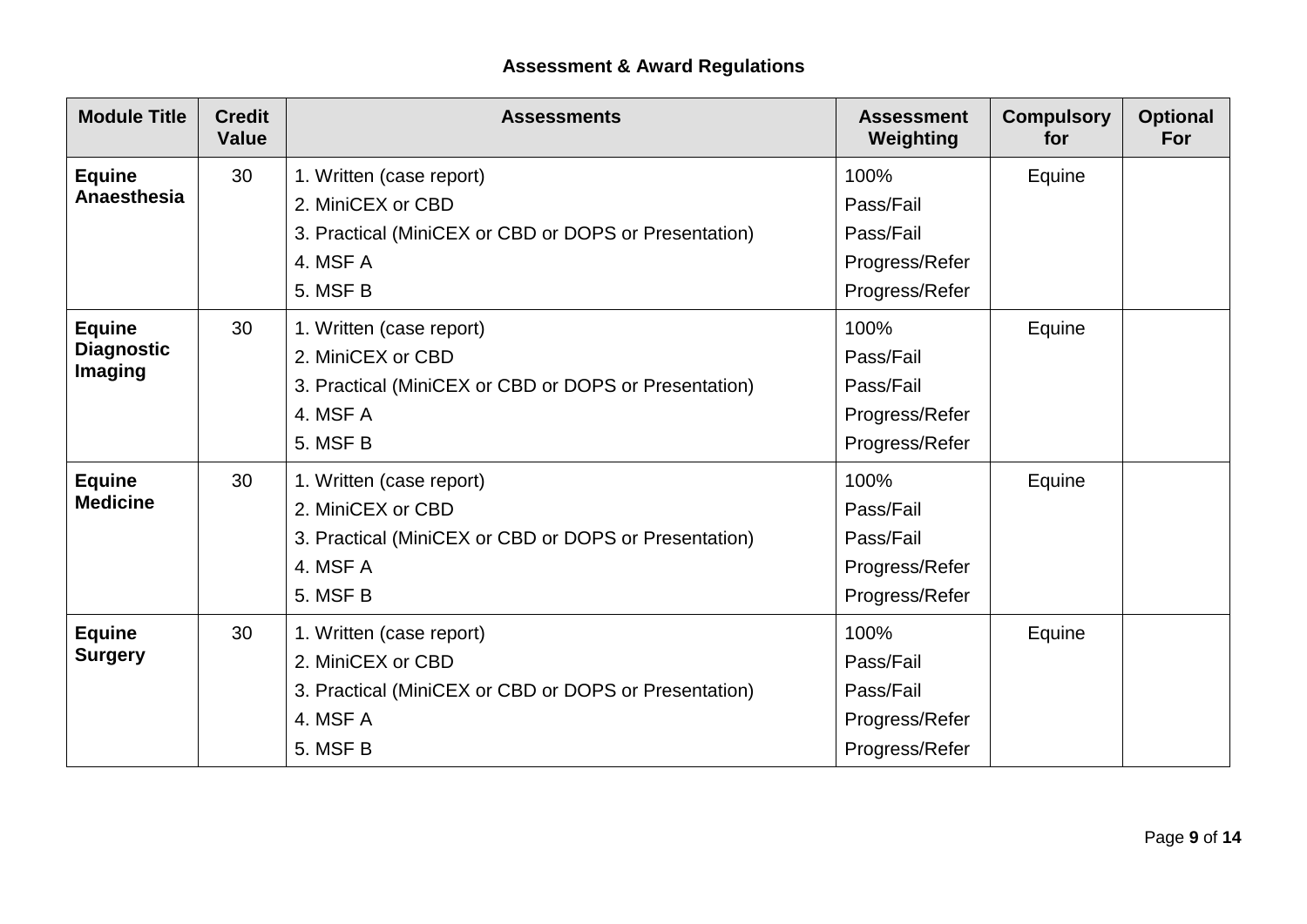| <b>Module Title</b> | <b>Credit</b><br><b>Value</b> | <b>Assessments</b>                                    | <b>Assessment</b><br>Weighting | <b>Compulsory</b><br>for | <b>Optional</b><br>For |
|---------------------|-------------------------------|-------------------------------------------------------|--------------------------------|--------------------------|------------------------|
| <b>Oncological</b>  | 30                            | 1. Written (case report)                              | 100%                           | Oncology                 |                        |
| Anaesthesia         |                               | 2. MiniCEX or CBD                                     | Pass/Fail                      |                          |                        |
|                     |                               | 3. Practical (MiniCEX or CBD or DOPS or Presentation) | Pass/Fail                      |                          |                        |
|                     |                               | 4. MSF A                                              | Progress/Refer                 |                          |                        |
|                     |                               | 5. MSF B                                              | Progress/Refer                 |                          |                        |
| <b>Oncological</b>  | 30                            | 1. Written (case report)                              | 100%                           | Oncology                 |                        |
| <b>Diagnostic</b>   |                               | 2. MiniCEX or CBD                                     | Pass/Fail                      |                          |                        |
| <b>Imaging</b>      |                               | 3. Practical (MiniCEX or CBD or DOPS or Presentation) | Pass/Fail                      |                          |                        |
|                     |                               | 4. MSF A                                              | Progress/Refer                 |                          |                        |
|                     |                               | 5. MSF B                                              | Progress/Refer                 |                          |                        |
| <b>Oncological</b>  | 30                            | 1. Written (case report)                              | 100%                           | Oncology                 |                        |
| <b>Medicine</b>     |                               | 2. MiniCEX or CBD                                     | Pass/Fail                      |                          |                        |
|                     |                               | 3. Practical (MiniCEX or CBD or DOPS or Presentation) | Pass/Fail                      |                          |                        |
|                     |                               | 4. MSF A                                              | Progress/Refer                 |                          |                        |
|                     |                               | 5. MSF B                                              | Progress/Refer                 |                          |                        |
| <b>Oncological</b>  | 30                            | 1. Written (case report)                              | 100%                           | Oncology                 |                        |
| <b>Surgery</b>      |                               | 2. MiniCEX or CBD                                     | Pass/Fail                      |                          |                        |
|                     |                               | 3. Practical (MiniCEX or CBD or DOPS or Presentation) | Pass/Fail                      |                          |                        |
|                     |                               | 4. MSF A                                              | Progress/Refer                 |                          |                        |
|                     |                               | 5. MSF B                                              | Progress/Refer                 |                          |                        |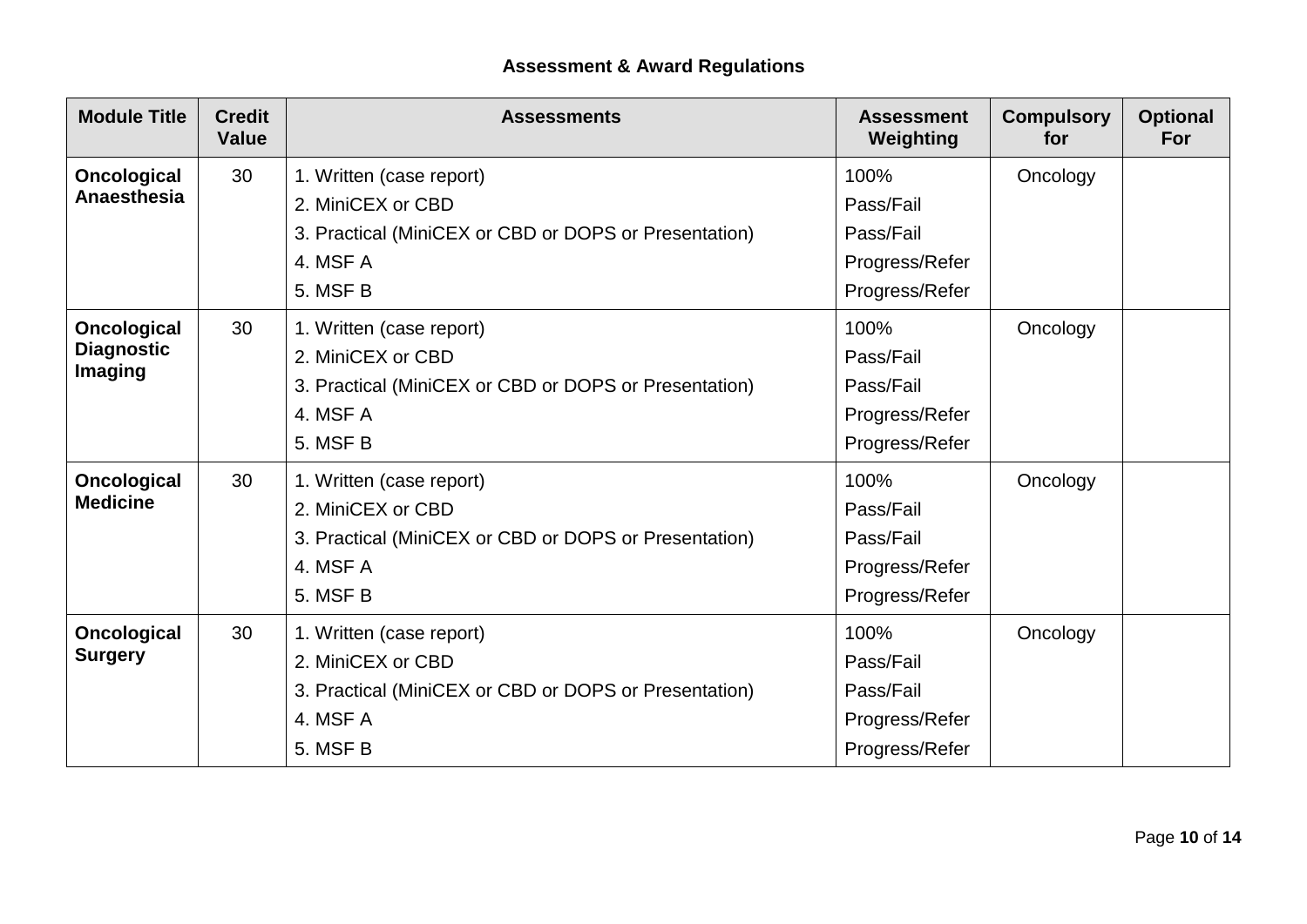| <b>Module Title</b>                                              | <b>Credit</b><br><b>Value</b> | <b>Assessments</b>                                                                                                             | <b>Assessment</b><br>Weighting                                     | <b>Compulsory</b><br>for | <b>Optional</b><br>For |
|------------------------------------------------------------------|-------------------------------|--------------------------------------------------------------------------------------------------------------------------------|--------------------------------------------------------------------|--------------------------|------------------------|
| <b>Exotic</b><br><b>Animal</b><br>Avian                          | 30                            | 1. Written (case report)<br>2. MiniCEX or CBD<br>3. Practical (MiniCEX or CBD or DOPS or Presentation)<br>4. MSF A<br>5. MSF B | 100%<br>Pass/Fail<br>Pass/Fail<br>Progress/Refer<br>Progress/Refer | <b>Exotic Animal</b>     |                        |
| <b>Exotic</b><br>Animal<br><b>Reptiles</b>                       | 30                            | 1. Written (case report)<br>2. MiniCEX or CBD<br>3. Practical (MiniCEX or CBD or DOPS or Presentation)<br>4. MSF A<br>5. MSF B | 100%<br>Pass/Fail<br>Pass/Fail<br>Progress/Refer<br>Progress/Refer | <b>Exotic Animal</b>     |                        |
| <b>Exotic</b><br><b>Animal</b><br><b>Small</b><br><b>Mammals</b> | 30                            | 1. Written (case report)<br>2. MiniCEX or CBD<br>3. Practical (MiniCEX or CBD or DOPS or Presentation)<br>4. MSF A<br>5. MSF B | 100%<br>Pass/Fail<br>Pass/Fail<br>Progress/Refer<br>Progress/Refer | <b>Exotic Animal</b>     |                        |
| <b>Exotic</b><br>Animal Zoo /<br><b>Wildlife</b>                 | 30                            | 1. Written (case report)<br>2. MiniCEX or CBD<br>3. Practical (MiniCEX or CBD or DOPS or Presentation)<br>4. MSF A<br>5. MSF B | 100%<br>Pass/Fail<br>Pass/Fail<br>Progress/Refer<br>Progress/Refer | <b>Exotic Animal</b>     |                        |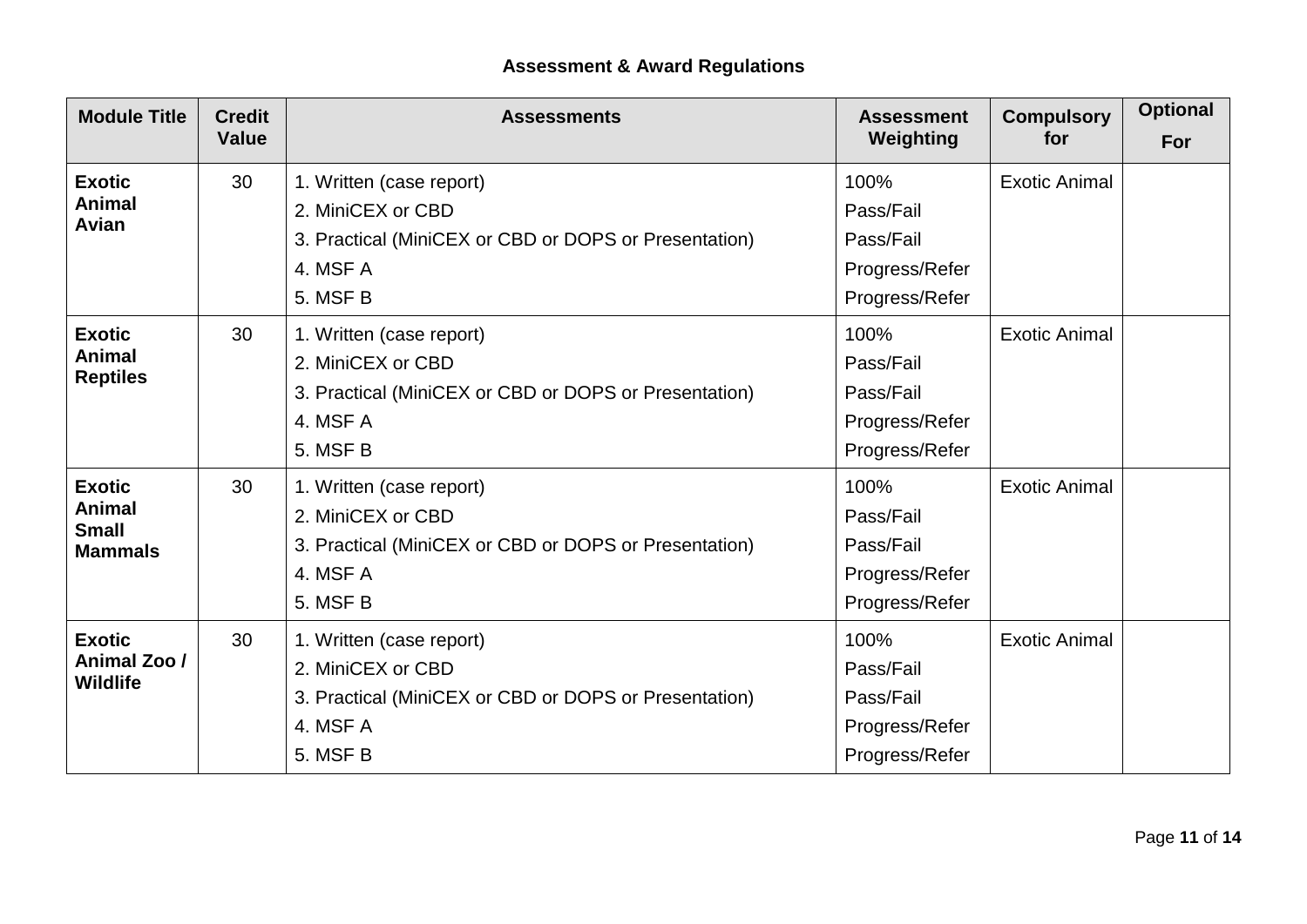| <b>Module Title</b>                                    | <b>Credit</b><br><b>Value</b> | <b>Assessments</b>                                                                                                             | <b>Assessment</b><br>Weighting                                     | <b>Compulsory</b><br>for | <b>Optional</b><br>For |
|--------------------------------------------------------|-------------------------------|--------------------------------------------------------------------------------------------------------------------------------|--------------------------------------------------------------------|--------------------------|------------------------|
| Large<br>Animal<br>Anaesthesia                         | 30                            | 1. Written (case report)<br>2. MiniCEX or CBD<br>3. Practical (MiniCEX or CBD or DOPS or Presentation)<br>4. MSF A<br>5. MSF B | 100%<br>Pass/Fail<br>Pass/Fail<br>Progress/Refer<br>Progress/Refer | Large Animal             |                        |
| Large<br>Animal<br><b>Diagnostic</b><br><b>Imaging</b> | 30                            | 1. Written (case report)<br>2. MiniCEX or CBD<br>3. Practical (MiniCEX or CBD or DOPS or Presentation)<br>4. MSF A<br>5. MSF B | 100%<br>Pass/Fail<br>Pass/Fail<br>Progress/Refer<br>Progress/Refer | Large Animal             |                        |
| Large<br><b>Animal</b><br><b>Medicine</b>              | 30                            | 1. Written (case report)<br>2. MiniCEX or CBD<br>3. Practical (MiniCEX or CBD or DOPS or Presentation)<br>4. MSF A<br>5. MSF B | 100%<br>Pass/Fail<br>Pass/Fail<br>Progress/Refer<br>Progress/Refer | Large Animal             |                        |
| Large<br><b>Animal</b><br><b>Surgery</b>               | 30                            | 1. Written (case report)<br>2. MiniCEX or CBD<br>3. Practical (MiniCEX or CBD or DOPS or Presentation)<br>4. MSF A<br>5. MSF B | 100%<br>Pass/Fail<br>Pass/Fail<br>Progress/Refer<br>Progress/Refer | Large Animal             |                        |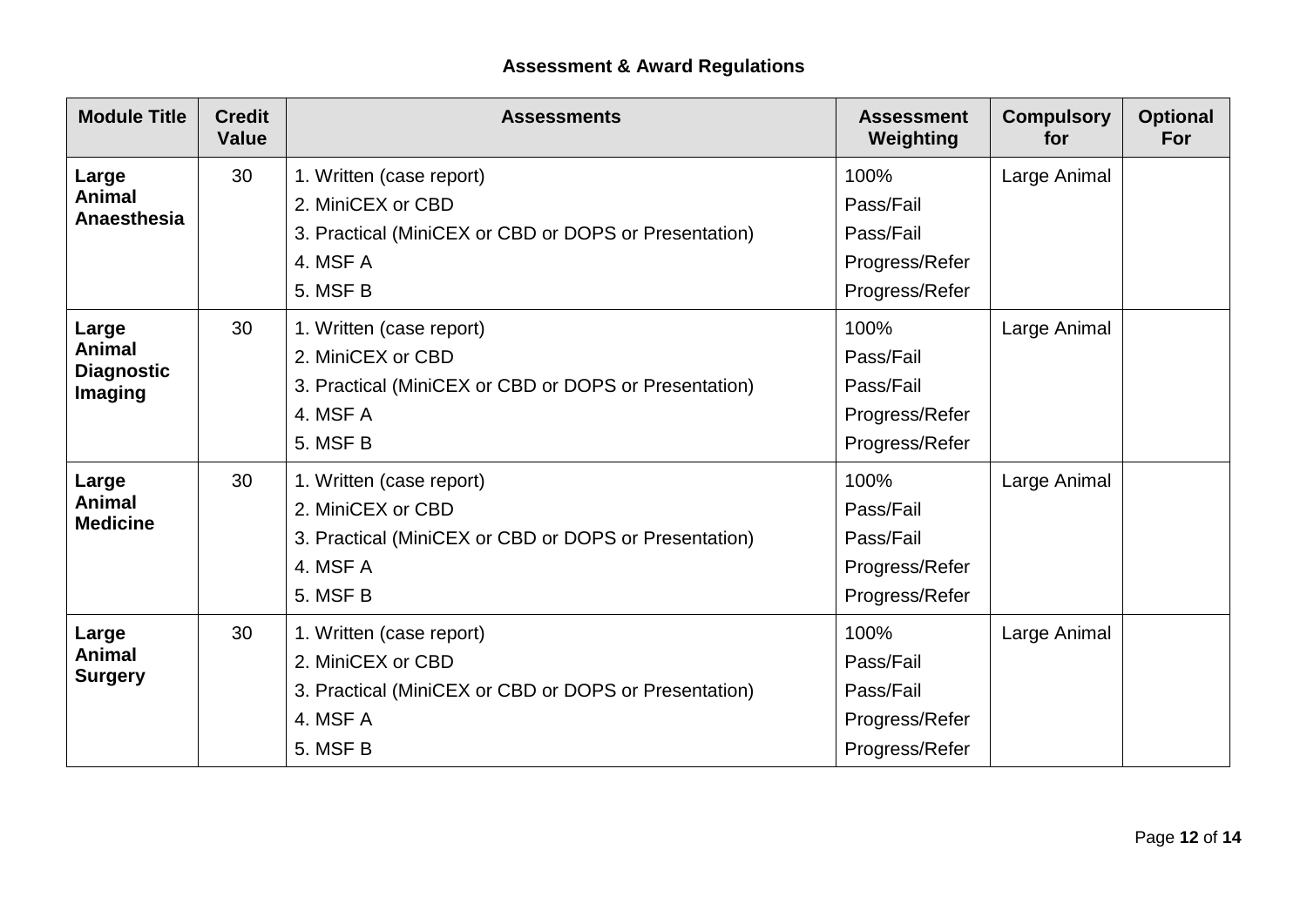| <b>Module Title</b>                                    | <b>Credit</b><br><b>Value</b> | <b>Assessments</b>                                                                                                             | <b>Assessment</b><br>Weighting                                     | <b>Compulsory</b><br>for | <b>Optional</b><br><b>For</b> |
|--------------------------------------------------------|-------------------------------|--------------------------------------------------------------------------------------------------------------------------------|--------------------------------------------------------------------|--------------------------|-------------------------------|
| Pig Health &<br><b>Production -</b><br><b>Breeding</b> | 30                            | 1. Written (case report)<br>2. MiniCEX or CBD<br>3. Practical (MiniCEX or CBD or DOPS or Presentation)<br>4. MSF A<br>5. MSF B | 100%<br>Pass/Fail<br>Pass/Fail<br>Progress/Refer<br>Progress/Refer |                          | Pig Health<br>&<br>Production |
| Pig Health &<br><b>Production -</b><br>Growing         | 30                            | 1. Written (case report)<br>2. MiniCEX or CBD<br>3. Practical (MiniCEX or CBD or DOPS or Presentation)<br>4. MSF A<br>5. MSF B | 100%<br>Pass/Fail<br>Pass/Fail<br>Progress/Refer<br>Progress/Refer |                          | Pig Health<br>&<br>Production |
| Pig Health &<br><b>Production -</b><br><b>Health</b>   | 30                            | 1. Written (case report)<br>2. MiniCEX or CBD<br>3. Practical (MiniCEX or CBD or DOPS or Presentation)<br>4. MSF A<br>5. MSF B | 100%<br>Pass/Fail<br>Pass/Fail<br>Progress/Refer<br>Progress/Refer |                          | Pig Health<br>&<br>Production |
| Pig Health &<br><b>Production -</b><br><b>Welfare</b>  | 30                            | 1. Written (case report)<br>2. MiniCEX or CBD<br>3. Practical (MiniCEX or CBD or DOPS or Presentation)<br>4. MSF A<br>5. MSF B | 100%<br>Pass/Fail<br>Pass/Fail<br>Progress/Refer<br>Progress/Refer |                          | Pig Health<br>&<br>Production |